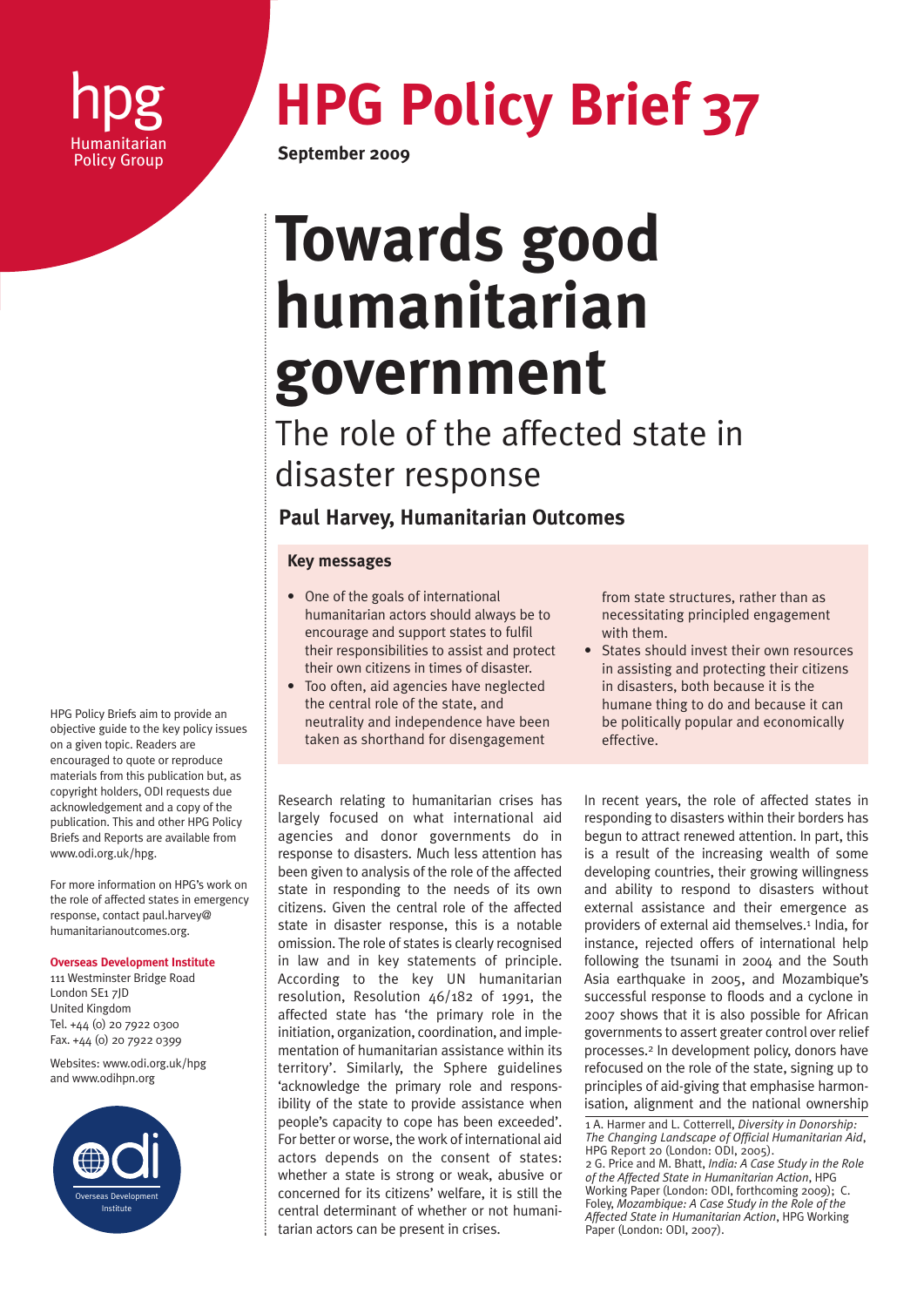of development strategies. Likewise, the disaster risk reduction agenda stresses the importance of host government involvement, domestic resilience and governance reform.

#### **Understanding state roles**

Broadly speaking, the roles and responsibilities of states in relation to humanitarian aid are four-fold: they are responsible for 'calling' a crisis and inviting international aid; they provide assistance and protection themselves; they are responsible for monitoring and coordinating external assistance; and they set the regulatory and legal frameworks governing assistance. These functions are of critical importance to the initiation and management of a relief response, and are crucial in determining its effectiveness. As the case of Myanmar's response to Cyclone Nargis shows, without state consent in some shape or form relief is very difficult to give, whatever the circumstances and however grave the crisis. In Sudan, the expulsion of aid agencies in March 2009 underlines the extent to which the whole aid enterprise relies on the acquiescence and support of the host government.

Definitions of what constitutes 'a disaster' typically include a clause to the effect that events are on such a scale that local capacities have been overwhelmed. This implies a need to analyse the nature and capacity of the state.3 This is more than a technical question: making such an assessment is an inherently political act, and political considerations often weigh heavily as donor governments decide whether and how to intervene. Humanitarian aid to Zimbabwe and Darfur, for instance, is delivered through international organisations, bypassing the state because donor governments are at odds with the regimes in Harare and Khartoum and see them as actively involved in creating the humanitarian crisis. Aid decisions may also be influenced by perceptions of corruption within recipient countries.

The growing literature on fragile states provides a useful typology for analysing state roles in disaster response. Three broad categories or typologies can be tentatively identified:4

- States where there is an existing or emerging social contract between the state and its citizens, by which the state undertakes to assist and protect them in the face of disasters.
- States that are weak and have extremely limited capacity and resources to meet their responsibilities to assist and protect their citizens in the face of disasters.

• States that lack the will to negotiate a resilient social contract, including assisting and protecting their citizens in times of disaster.

Where states are meeting their citizens' needs in times of disaster, international humanitarian actors are more likely to play supportive roles, building capacity, filling gaps and advocating for more effective responses. Where states are weak but have some willingness to meet needs, a combination of substitution and capacity-building will probably be appropriate. States that are unwilling to assist their people or which are themselves actively involved in creating a crisis are clearly the most difficult to deal with; in these circumstances, a combination of substitution and advocacy, to encourage states to fulfil their obligations, is likely to be necessary.

Aid agencies are in the main not very good at assessing capacities as well as needs, although some tools for capacity analysis have been developed. These include Save the Children's Child Rights Situation Analysis (CRSA), which provides a foundation for understanding the state's responsibility as a duty-bearer for child rights. Monitoring and evaluation of humanitarian assistance likewise tends to focus on what international aid agencies are doing, and neglects government roles.

#### **Reconciling development and humanitarian principles**

Key humanitarian, developmental and fragile states principles tend to be viewed as discrete entities, applicable to separate actors. Yet there is plainly no simple distinction between the humanitarian and the developmental realm. There is a need to consider the extent to which these sets of principles are contradictory or complementary, and to think through how multi-mandate agencies in particular can maintain simultaneous commitments to independence, neutrality, government ownership and capacitybuilding in disaster-affected states.

The principles of independence and neutrality are central to how humanitarian actors position themselves in relation to the state. What these principles mean in operational terms is, however, little understood or analysed. Often, neutrality and independence are taken as shorthand for disengagement from state structures, rather than as necessitating principled engagement with them.

In many contexts, donors are simultaneously committed to the OECD-DAC Principles for Good International Engagement in Fragile States and Situations, the Paris Declaration on aid effectiveness and the Good Humanitarian Donorship initiative (GHD). This entails balancing a commitment to respecting the independence of humanitarian action with a commitment to 'state-building as the central objective' of engagement with fragile states and

<sup>3</sup> S. Collinson (ed.), *Power, Livelihoods and Conflict: Case Studies in Political Economy Analysis for Humanitarian Action*, HPG Report 13 (London: ODI, 2003). 4 Adapted from R. Chandran and B. Jones, *Concepts and Dilemmas of State Building in Fragile Situations: From Fragility to Resilience*, OECD/DAC Discussion Paper, 2008.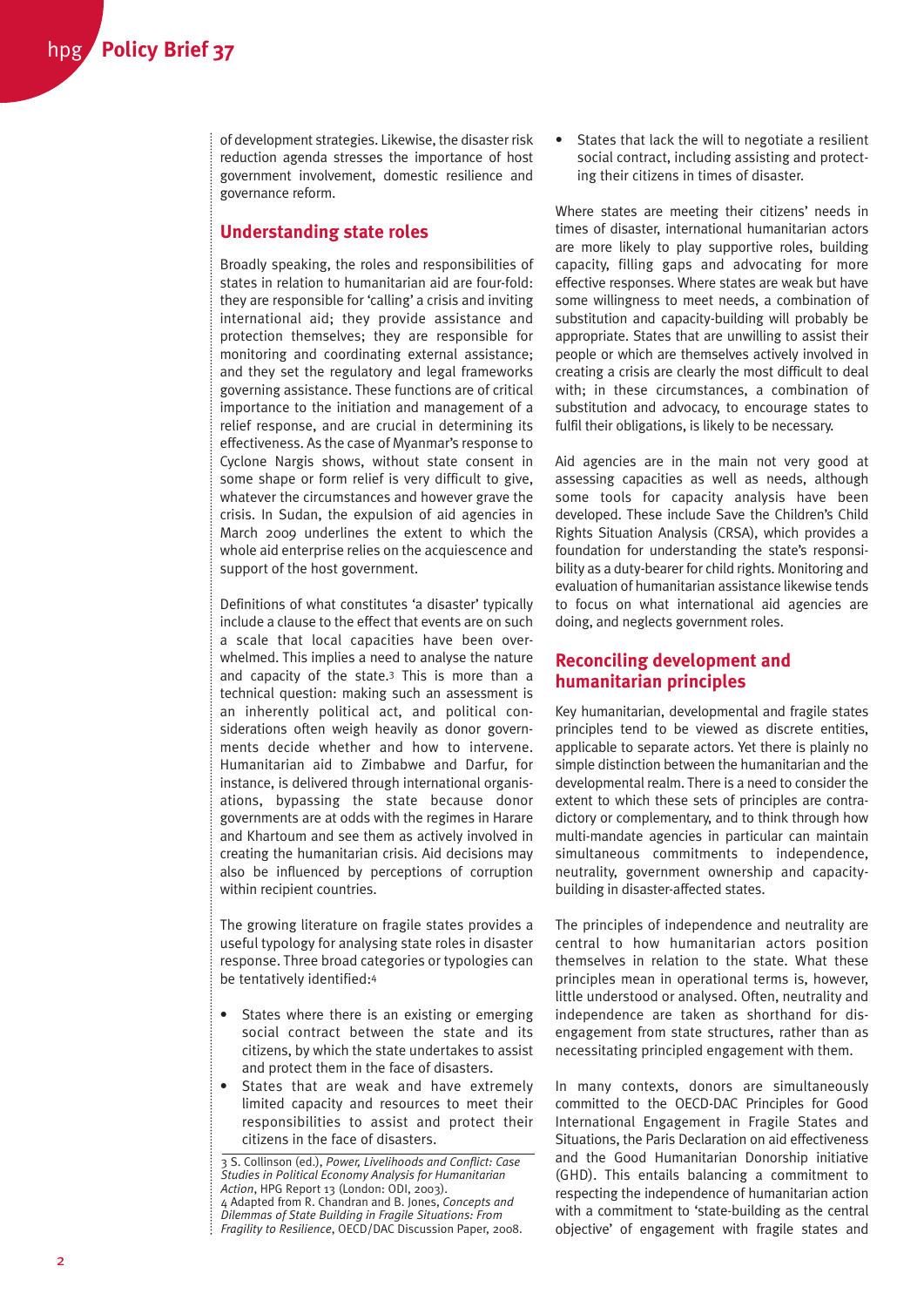respecting countries' 'ownership' of development strategies. Thus far, debates about fragile states and linking relief and development have tended to concentrate on the need for humanitarian actors to become more developmental. An equally important question, however, is why humanitarian principles should not apply just as well to development actors. Likewise, greater attention needs to be given to what a humanitarian commitment to ownership, alignment and harmonisation might look like, and whether or not this could be compatible with humanitarian principles. There is no reason why the Paris Declaration's principles of harmonisation and alignment should cease to be applicable at some hard-to-define point when development ends and an emergency starts.

In conflict contexts, where the state is unable or unwilling to meet the basic needs of its citizens, international humanitarian relief remains the aid instrument of last resort. Working with the state may not be possible or desirable, either because it does not control the parts of the country where services are needed or because donor governments are unwilling to engage for political reasons. Where this is the case, longer-term approaches which align with government to the extent possible are often still called for.

While there are undoubted tensions, it is possible to remain committed both to humanitarian and to developmental principles. Doing so requires humanitarian actors to realise that commitments to neutrality and independence are compatible with principled engagement with states to encourage and support them to fulfil their responsibilities to protect and assist their citizens. Humanitarian actors also need to give greater attention to respecting state sovereignty and ownership over humanitarian as well as development strategies, and to view substitution for the state as more of a last resort. Equally, development actors working in humanitarian crises should themselves be committed to humanitarian principles of independence, neutrality and impartiality.

#### **Building and undermining capacity**

International aid has often been criticised for ignoring, sidelining or actively undermining local capacities. The potential for international aid agencies to undermine or inappropriately substitute for the state has often led to tense relations between states and international actors.

The structures and organisational cultures of aid agencies and the attitudes of aid workers are critical components of the sometimes dysfunctional relationship between aid agencies and governments. An ability to speak local languages is clearly important, as is better knowledge of national contexts. Both, however, are often in short supply.

The rapid turnover of humanitarian staff inhibits the development of local knowledge and the personal relationships needed to work effectively with government counterparts.

More fundamental than concerns about duplication or inappropriate substitution for the state is the idea that international relief somehow undermines the social and political contract between a state and its citizens by allowing governments to evade their responsibilities for responding to disasters. It is important not to overstate the importance of international relief actors in influencing the politics of developing countries. The idea that abusive, corrupt or authoritarian regimes responsible for creating or ignoring humanitarian crises would show more concern for their citizens in the absence of international aid agencies is a largely unproveable counter-factual. It seems unlikely that bad regimes would display greater regard for their humanitarian responsibilities were aid agencies to depart. A more serious concern is perhaps that the action of international relief in ameliorating the worst suffering in humanitarian crises might delay or prevent desirable regime changes by masking the worst effects of misrule. Again, however, it is difficult to see how this can be avoided without undue cruelty and a willingness to stand by in the face of unacceptable suffering, neither of which the humanitarian imperative should permit.

There is often a tendency to assume that governments will be too corrupt to deliver aid effectively, without considering alternatives to international agencies substituting for the state and without acknowledging that aid agencies are themselves not immune to corruption. Greater attention should be given to supporting state actors to provide assistance more accountably and transparently. There has been a propensity for analysis to portray assistance as either completely state-led or completely stateavoiding. There is a halfway-house here: state-led responses with significant investments in oversight, monitoring and audit. Humanitarian aid channelled through governments does not have to be unaccountably handed over.

It is important to balance criticism of humanitarian aid as undermining capacities with recognition of genuine attempts to build and work with existing government capacities. The comparative wealth and strength of the international humanitarian system can make it an easy target for knee-jerk criticism that fails to acknowledge both real efforts to build capacities, and real constraints to working with local institutions in some contexts. In Mozambique, for instance, international donors have given strong support to the government body responsible for disaster response, the National Institute of Disaster Management (IGNC), helping to fund the employment and training of 285 staff and equipping a national headquarters and several regional offices.